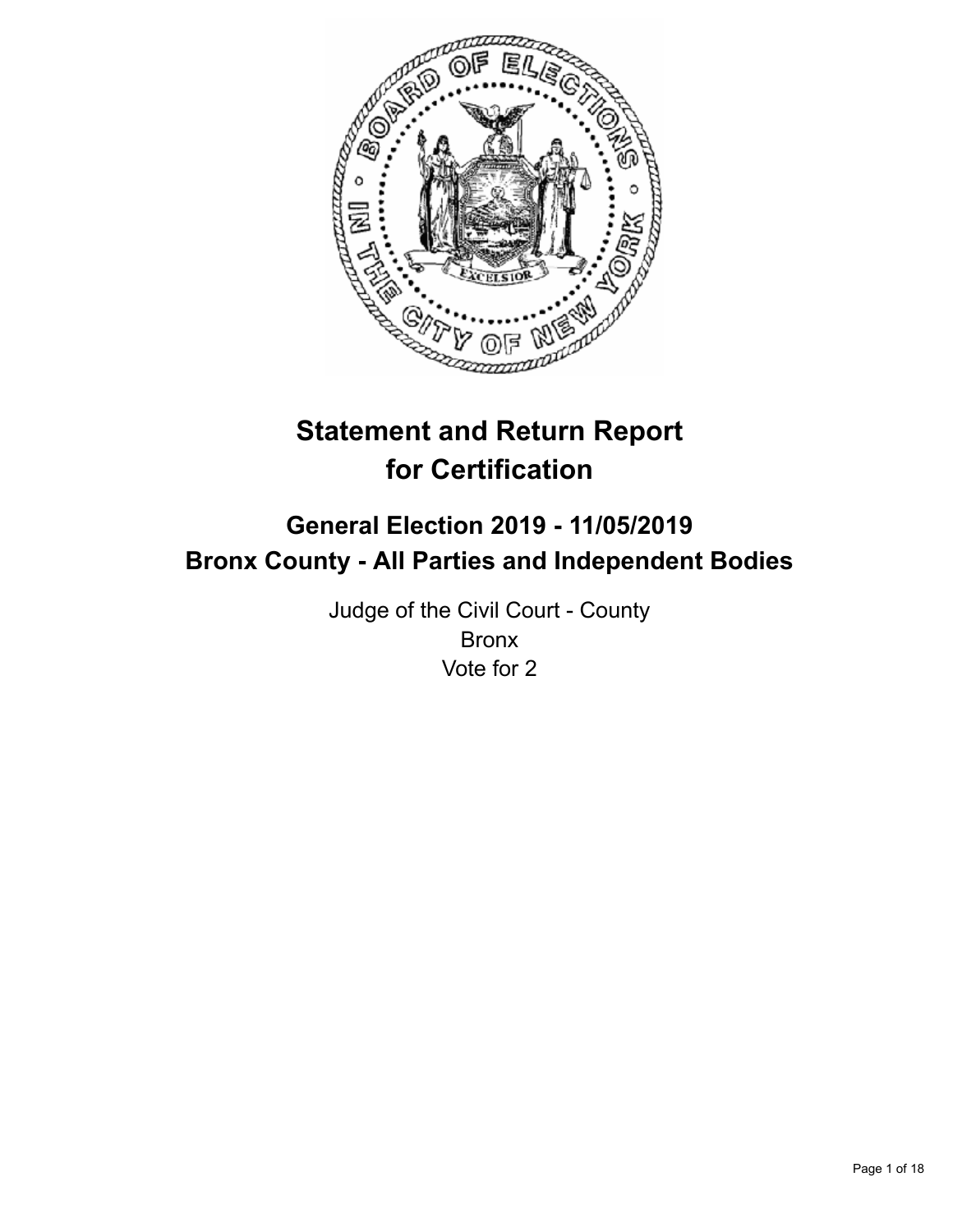

| <b>PUBLIC COUNTER</b>                                    | 8,228  |
|----------------------------------------------------------|--------|
| MANUALLY COUNTED EMERGENCY                               | 0      |
| <b>ABSENTEE / MILITARY</b>                               | 197    |
| <b>AFFIDAVIT</b>                                         | 67     |
| <b>Total Ballots</b>                                     | 8,492  |
| Less - Inapplicable Federal/Special Presidential Ballots | 0      |
| <b>Total Applicable Ballots</b>                          | 8,492  |
| MATTHEW P. RASO (DEMOCRATIC)                             | 5,568  |
| MICHAEL A. FRISHMAN (DEMOCRATIC)                         | 5,214  |
| ARTHUR ROJAS (WRITE-IN)                                  | 1      |
| DAVINA FIGEROUX (WRITE-IN)                               | 1      |
| DONALD J TRUMP (WRITE-IN)                                | 1      |
| IVAN RODRIGUEZ (WRITE-IN)                                | 1      |
| KAREN BEST (WRITE-IN)                                    | 1      |
| LISA MICHAEL (WRITE-IN)                                  | 1      |
| MANUEL MARTINEZ (WRITE-IN)                               | 1      |
| <b>MARK FRASIER (WRITE-IN)</b>                           | 1      |
| RUBEN DIAZ SR (WRITE-IN)                                 | 1      |
| SEBASTIAN BRITO (WRITE-IN)                               | 1      |
| UNATTRIBUTABLE WRITE-IN (WRITE-IN)                       | 32     |
| <b>Total Votes</b>                                       | 10,824 |
| Unrecorded                                               | 6,160  |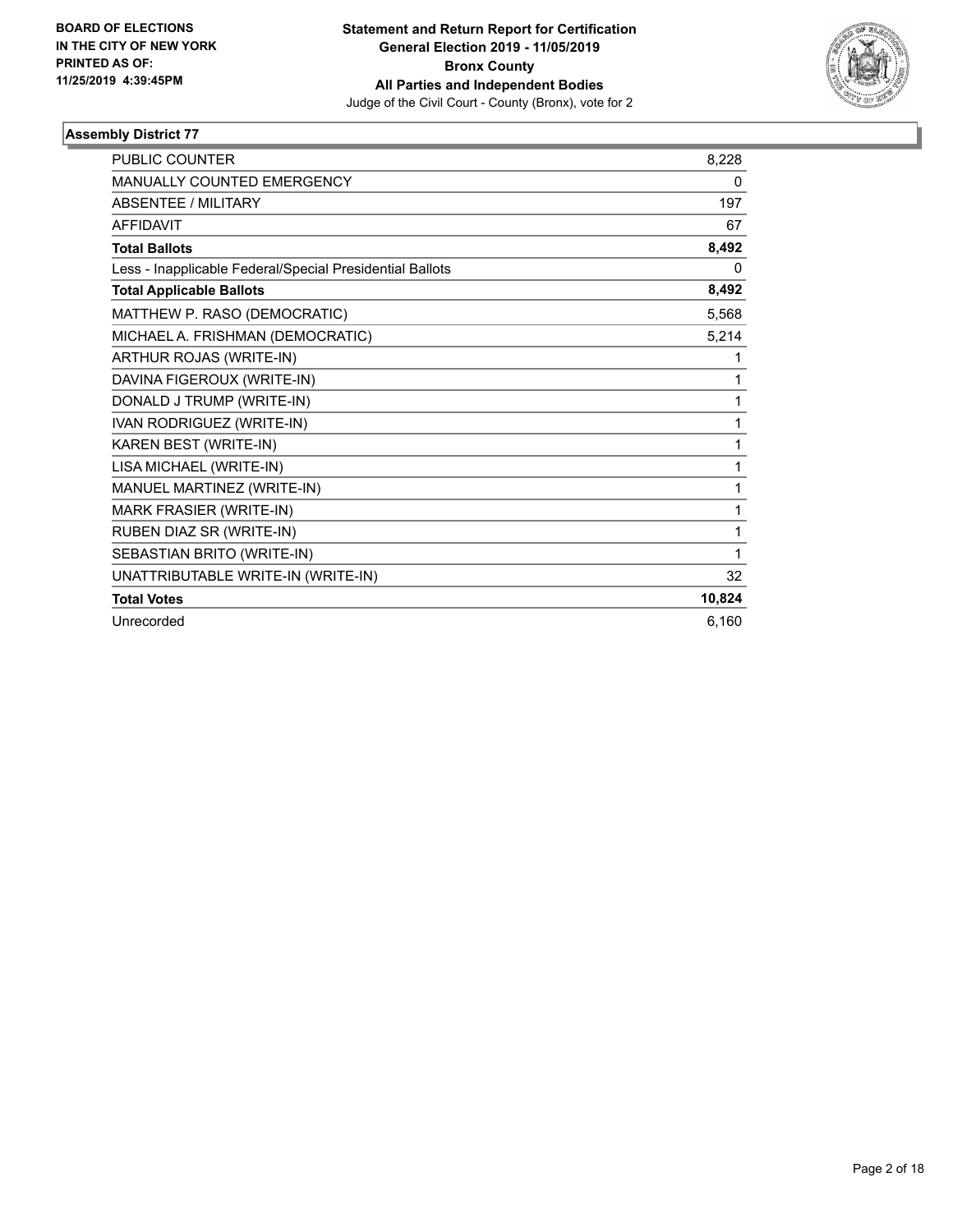

| PUBLIC COUNTER                                           | 6,545 |
|----------------------------------------------------------|-------|
| MANUALLY COUNTED EMERGENCY                               | 0     |
| <b>ABSENTEE / MILITARY</b>                               | 241   |
| <b>AFFIDAVIT</b>                                         | 145   |
| <b>Total Ballots</b>                                     | 6,931 |
| Less - Inapplicable Federal/Special Presidential Ballots | 0     |
| <b>Total Applicable Ballots</b>                          | 6,931 |
| MATTHEW P. RASO (DEMOCRATIC)                             | 4,569 |
| MICHAEL A. FRISHMAN (DEMOCRATIC)                         | 4,040 |
| ALBERT KALAYDJIAN (WRITE-IN)                             | 1     |
| AYN RAND (WRITE-IN)                                      | 1     |
| <b>BO DITEL (WRITE-IN)</b>                               | 1     |
| CHRIS SLATTERY (WRITE-IN)                                | 1     |
| DANIEL PASCAL (WRITE-IN)                                 | 1     |
| DEVIN BALKIND (WRITE-IN)                                 | 1     |
| DONALD J TRUMP (WRITE-IN)                                | 1     |
| DURRELL BOAHEN (WRITE-IN)                                | 1     |
| GINO GUADAGENO (WRITE-IN)                                | 1     |
| ISHA TAYLOR (WRITE-IN)                                   | 1     |
| JOHN GRISHAM (WRITE-IN)                                  | 1     |
| JONATHAN RODRIGUEZ (WRITE-IN)                            | 1     |
| MARK DESKOVICH (WRITE-IN)                                | 1     |
| PATRICK METELLUS (WRITE-IN)                              | 1     |
| PAUL KALAYDJIAN (WRITE-IN)                               | 1     |
| PHILIP TORNADO (WRITE-IN)                                | 1     |
| RON PAUL (WRITE-IN)                                      | 1     |
| ROSALIE LESLIE (WRITE-IN)                                | 1     |
| RUDY GIULIANI (WRITE-IN)                                 | 1     |
| SALLIE YOUNG (WRITE-IN)                                  | 2     |
| UNATTRIBUTABLE WRITE-IN (WRITE-IN)                       | 28    |
| <b>Total Votes</b>                                       | 8,658 |
| Unrecorded                                               | 5,204 |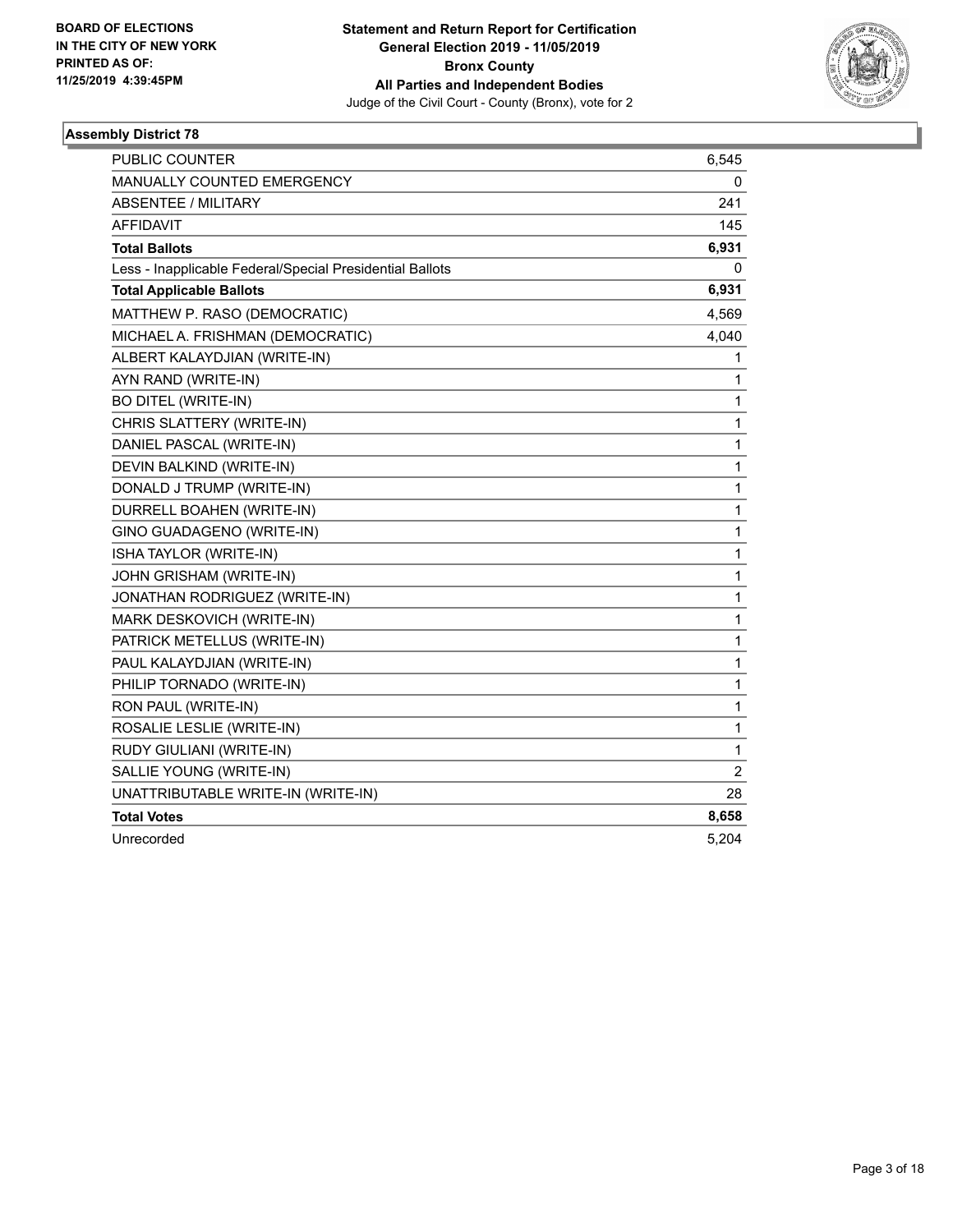

| PUBLIC COUNTER                                           | 8,601  |
|----------------------------------------------------------|--------|
| MANUALLY COUNTED EMERGENCY                               | 0      |
| <b>ABSENTEE / MILITARY</b>                               | 216    |
| <b>AFFIDAVIT</b>                                         | 83     |
| <b>Total Ballots</b>                                     | 8,900  |
| Less - Inapplicable Federal/Special Presidential Ballots | 0      |
| <b>Total Applicable Ballots</b>                          | 8,900  |
| MATTHEW P. RASO (DEMOCRATIC)                             | 5,609  |
| MICHAEL A. FRISHMAN (DEMOCRATIC)                         | 5,285  |
| CHRISTINE L BLANCH (WRITE-IN)                            | 1      |
| DONALD J TRUMP (WRITE-IN)                                | 1      |
| FRANCIS JAMES (WRITE-IN)                                 | 1      |
| HOWIE HAWKINS (WRITE-IN)                                 | 1      |
| JOHN R HIGGITT (WRITE-IN)                                | 2      |
| JULIO RODRIGUEZ (WRITE-IN)                               | 1      |
| JUNIOR MUNOZ (WRITE-IN)                                  | 1      |
| OTILIO ROBLES (WRITE-IN)                                 | 1      |
| SHERWIN GARCIA (WRITE-IN)                                | 1      |
| UNATTRIBUTABLE WRITE-IN (WRITE-IN)                       | 11     |
| <b>Total Votes</b>                                       | 10,915 |
| Unrecorded                                               | 6,885  |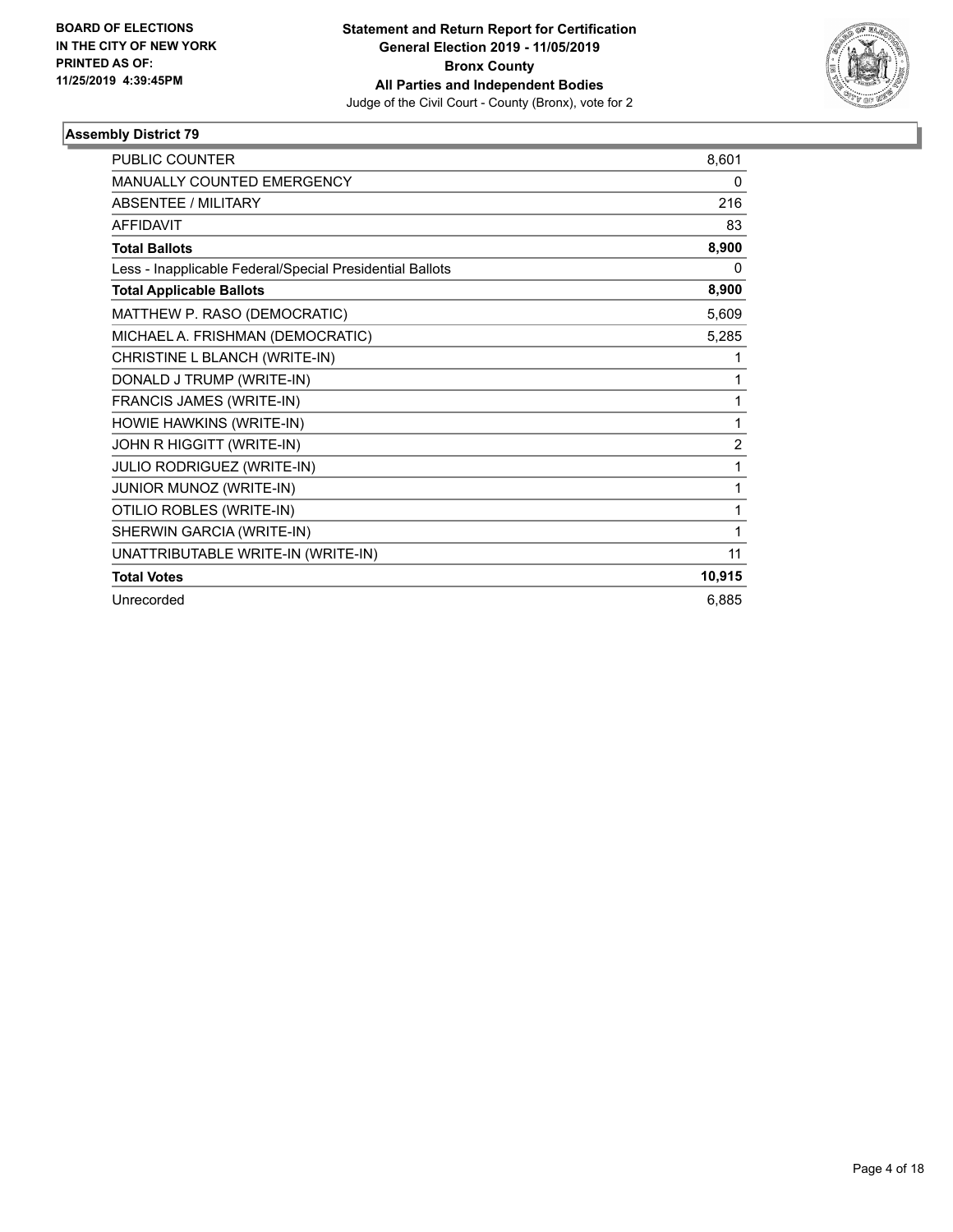

| <b>PUBLIC COUNTER</b>                                    | 7,914        |
|----------------------------------------------------------|--------------|
| MANUALLY COUNTED EMERGENCY                               | 1            |
| ABSENTEE / MILITARY                                      | 414          |
| AFFIDAVIT                                                | 85           |
| <b>Total Ballots</b>                                     | 8,414        |
| Less - Inapplicable Federal/Special Presidential Ballots | 0            |
| <b>Total Applicable Ballots</b>                          | 8,414        |
| MATTHEW P. RASO (DEMOCRATIC)                             | 5,332        |
| MICHAEL A. FRISHMAN (DEMOCRATIC)                         | 4,813        |
| AGYEI DUGGAN (WRITE-IN)                                  | 1            |
| ALEXANDRA RACHIELE (WRITE-IN)                            | 1            |
| ANDREW NAPOLITANO (WRITE-IN)                             | 1            |
| BARBARA DIFIORE (WRITE-IN)                               | 1            |
| BERNADETTE RACHIELE (WRITE-IN)                           | 1            |
| BRETT KAVANAUGH (WRITE-IN)                               | $\mathbf 1$  |
| CAROL LENNON (WRITE-IN)                                  | 1            |
| CHRIS CUOMO (WRITE-IN)                                   | 1            |
| CHRISTIAN SANDOVAL (WRITE-IN)                            | 1            |
| CHRISTOPHER RHENNER (WRITE-IN)                           | 1            |
| DAVID KAPLAN (WRITE-IN)                                  | 1            |
| DEBRA MUNITZ (WRITE-IN)                                  | $\mathbf 1$  |
| DEMOSTHEOS LORENTZOS (WRITE-IN)                          | 1            |
| DEVIN BALKIND (WRITE-IN)                                 | 1            |
| DEVIN MILLBOWER (WRITE-IN)                               | 1            |
| DEVON CARRERO (WRITE-IN)                                 | 1            |
| DIO PENA (WRITE-IN)                                      | 1            |
| EFRAIN ALVARADO (WRITE-IN)                               | $\mathbf 1$  |
| GARRETT LISA (WRITE-IN)                                  | 1            |
| ISAAC AMBROSE MOORE (WRITE-IN)                           | 1            |
| JACQUELINE DICICCO (WRITE-IN)                            | 1            |
| JAMES GISANDI (WRITE-IN)                                 | 1            |
| JEANINE PIRRO (WRITE-IN)                                 | 4            |
| JESUS FLORES (WRITE-IN)                                  | 1            |
| JESUS JONES (WRITE-IN)                                   | 1            |
| JOHN EHRMANN (WRITE-IN)                                  | 1            |
| JOSEPH C BORELLI (WRITE-IN)                              | 2            |
| JOSEPH MURRAY (WRITE-IN)                                 | 1            |
| JOY FERNANDEZ (WRITE-IN)                                 | 1            |
| JUDY SCHIENDLIN (WRITE-IN)                               | 1            |
| JULIE HERNANDEZ (WRITE-IN)                               | 1            |
| MARELLO FIGUEROA (WRITE-IN)                              | 1            |
| MARTIN POPAVICH (WRITE-IN)                               | $\mathbf{1}$ |
| MIKE FRANCESA (WRITE-IN)                                 | 1            |
| NICHOLAS PALOS (WRITE-IN)                                | 1            |
| PANAGIOTIS ANTES (WRITE-IN)                              | 1            |
| PHILIP FOGLIA (WRITE-IN)                                 | 1            |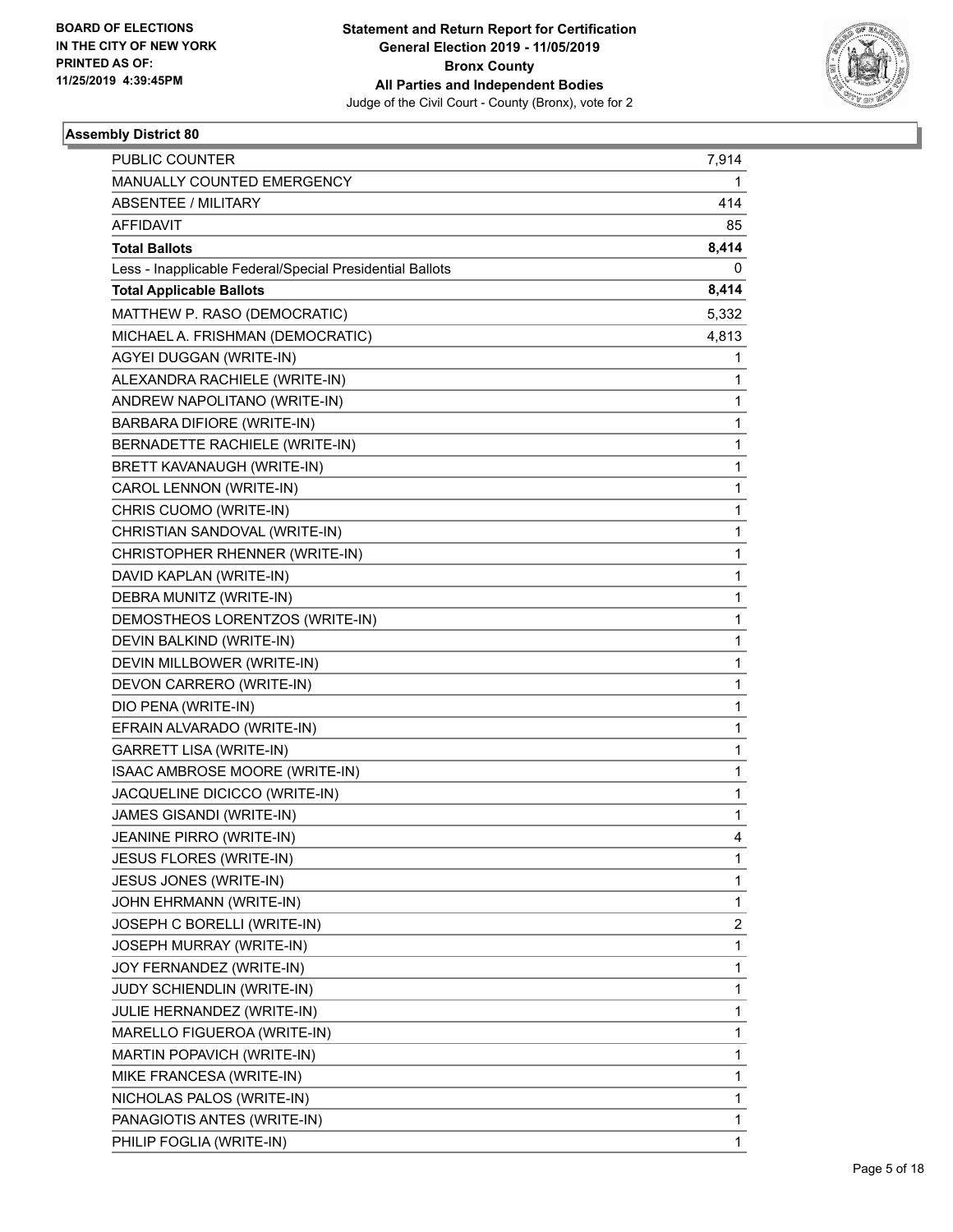

| ROBERT NEIL FRIEDMAN (WRITE-IN)    |        |
|------------------------------------|--------|
| <b>RUBEN BERRIOS (WRITE-IN)</b>    |        |
| RUDY GIULIANI (WRITE-IN)           |        |
| TOM BAKER (WRITE-IN)               |        |
| UNATTRIBUTABLE WRITE-IN (WRITE-IN) | 46     |
| VINCENT CINTULATI (WRITE-IN)       |        |
| YADHIRA GONZALEZ-TAYLOR (WRITE-IN) |        |
| <b>Total Votes</b>                 | 10,240 |
| Unrecorded                         | 6.588  |
|                                    |        |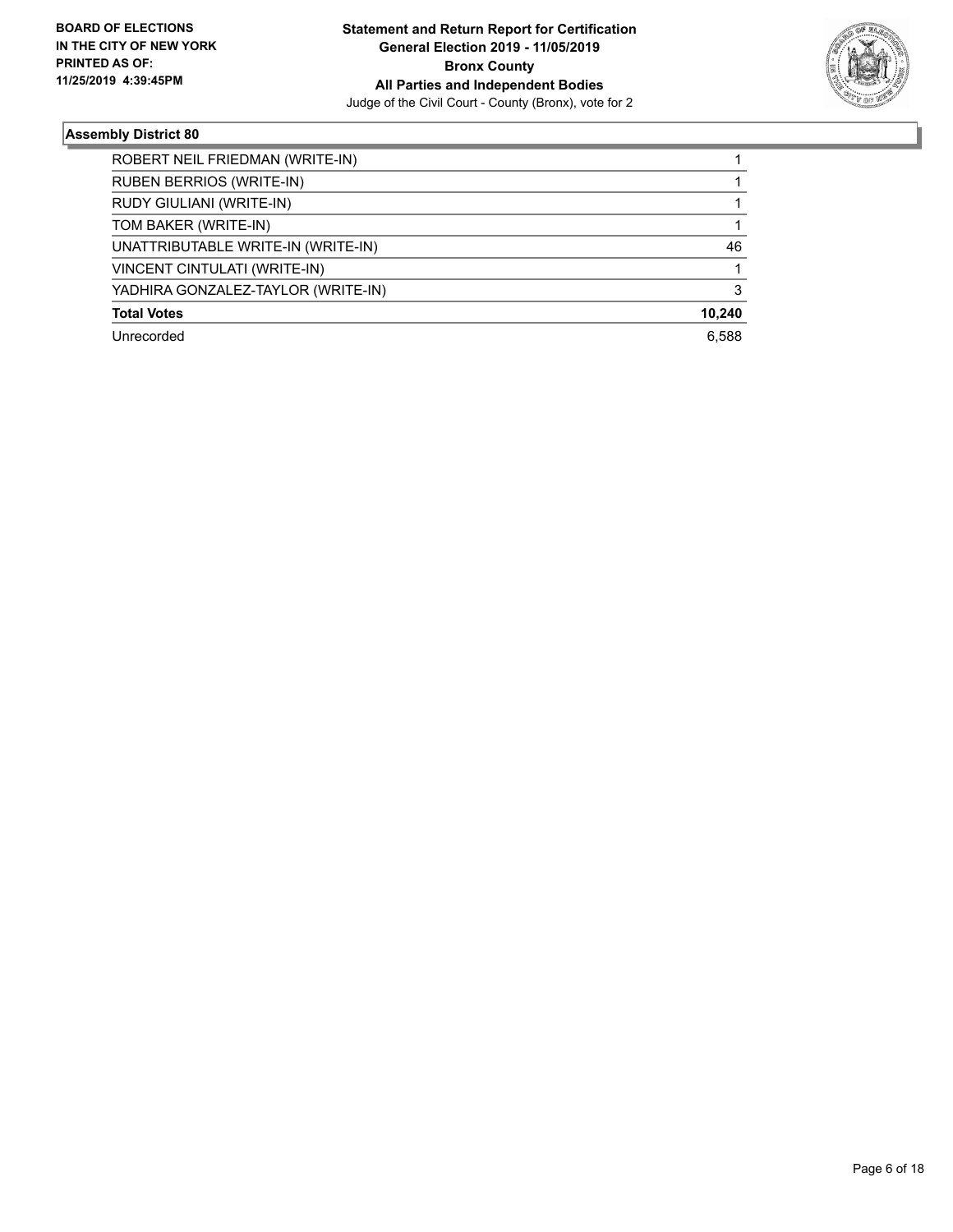

| PUBLIC COUNTER                                           | 12,760         |
|----------------------------------------------------------|----------------|
| MANUALLY COUNTED EMERGENCY                               | 0              |
| ABSENTEE / MILITARY                                      | 538            |
| <b>AFFIDAVIT</b>                                         | 135            |
| <b>Total Ballots</b>                                     | 13,433         |
| Less - Inapplicable Federal/Special Presidential Ballots | 0              |
| <b>Total Applicable Ballots</b>                          | 13,433         |
| MATTHEW P. RASO (DEMOCRATIC)                             | 9,072          |
| MICHAEL A. FRISHMAN (DEMOCRATIC)                         | 8,709          |
| ABE DURRAN (WRITE-IN)                                    | 1              |
| ADELSON DOS SANTOS (WRITE-IN)                            | 1              |
| ALBERT LEVI (WRITE-IN)                                   | 1              |
| ANDREW COHEN (WRITE-IN)                                  | 1              |
| ARTHUR L MONHEIT (WRITE-IN)                              | 1              |
| ASHLEE CRAWFORD (WRITE-IN)                               | 1              |
| AYDE RAYUS GRIBBEN (WRITE-IN)                            | 1              |
| BARACK H OBAMA (WRITE-IN)                                | 1              |
| <b>BARRY WEINER (WRITE-IN)</b>                           | 1              |
| BENJAMIN LAMBRIGHT (WRITE-IN)                            | 1              |
| BETTE W SMITH (WRITE-IN)                                 | 1              |
| BRETT R HUPART (WRITE-IN)                                | 1              |
| CARLOS VELASQUEZ (WRITE-IN)                              | 1              |
| CHRIS SALCEDO (WRITE-IN)                                 | 1              |
| CHRISTOPHER SOSIEWICZ (WRITE-IN)                         | 2              |
| CONOR BRADY (WRITE-IN)                                   | 1              |
| DALIA WOLFSON (WRITE-IN)                                 | 1              |
| DAN BONGENO (WRITE-IN)                                   | 1              |
| DAVID GRIBBEN (WRITE-IN)                                 | 1              |
| DAVID SHAPIRO (WRITE-IN)                                 | 1              |
| DAVINA FIGUEROA (WRITE-IN)                               | 1              |
| DENIS MCCARTHY (WRITE-IN)                                | 1              |
| DENNIS BOYLE (WRITE-IN)                                  | 1              |
| DENNIS LAWSON (WRITE-IN)                                 | 1              |
| DONALD J TRUMP (WRITE-IN)                                | $\overline{c}$ |
| DONALD TRUMP JR (WRITE-IN)                               | 2              |
| EDWARD JOHNSON (WRITE-IN)                                | 1              |
| EMILA GLUCK (WRITE-IN)                                   | 1              |
| ERIC PILLADO (WRITE-IN)                                  | 1              |
| EUGENE DEBS (WRITE-IN)                                   | 1              |
| FELIX LAM (WRITE-IN)                                     | 1              |
| FRANCES WANG (WRITE-IN)                                  | 1              |
| <b>GAIL WATSON (WRITE-IN)</b>                            | 1              |
| <b>GEORGE W BUSH (WRITE-IN)</b>                          | 1              |
| GLORIA INDIK (WRITE-IN)                                  | 1              |
| HALINA SOSIEWICZ (WRITE-IN)                              | 2              |
| HARVEY RIVERA (WRITE-IN)                                 | 1              |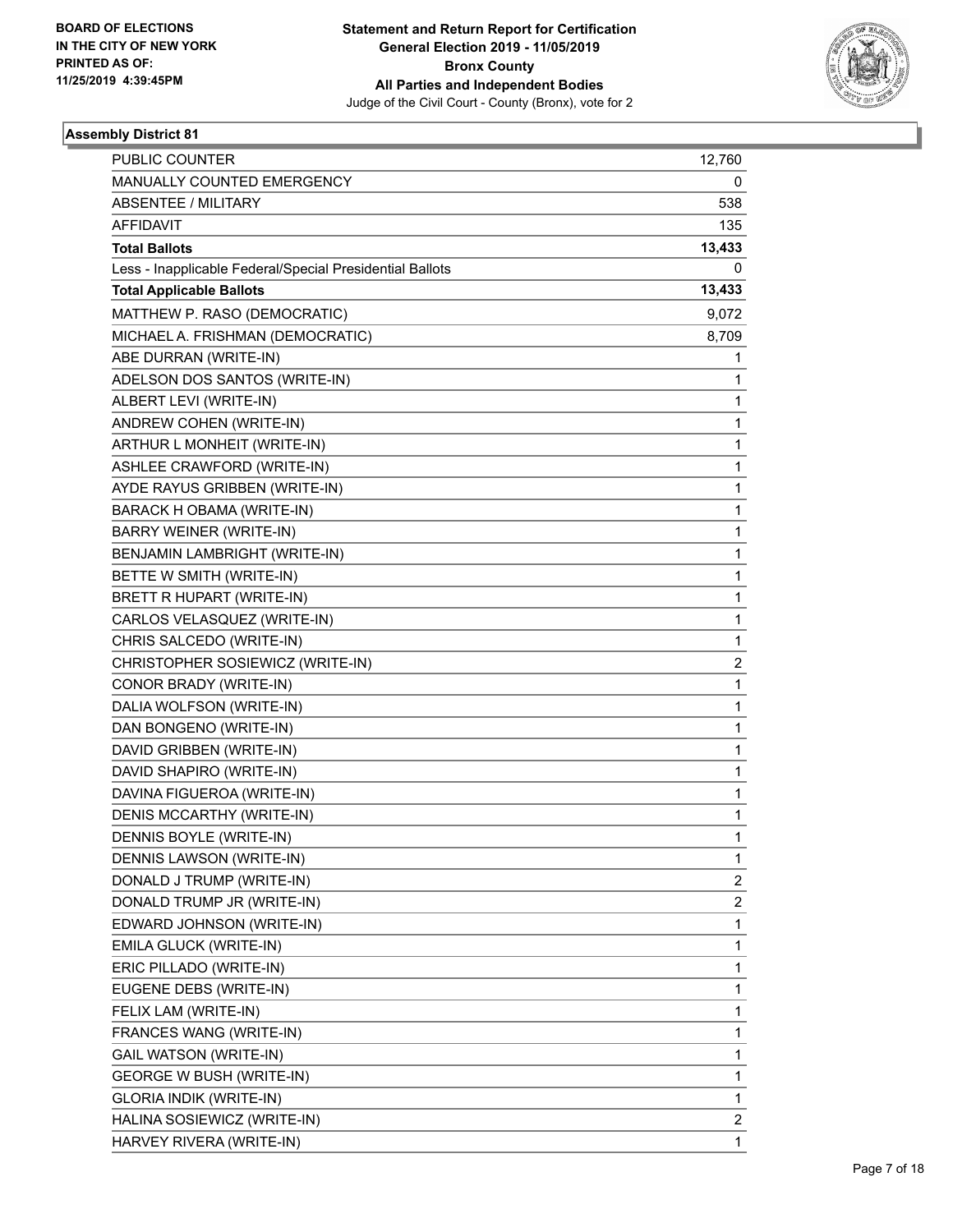

| JACK LEW (WRITE-IN)                  | $\mathbf{1}$ |
|--------------------------------------|--------------|
| JAMAL BOWMAN (WRITE-IN)              | 1            |
| JEANINE PIRRO (WRITE-IN)             | 2            |
| <b>JESSICA BARBON (WRITE-IN)</b>     | 1            |
| JOAN MARGOLIS (WRITE-IN)             | 1            |
| JOEL SIMON (WRITE-IN)                | 1            |
| JOHN I ROONEY (WRITE-IN)             | 1            |
| JOHN KATZAMITIDES (WRITE-IN)         | 1            |
| JOSHUA R DIAMOND (WRITE-IN)          | 1            |
| JOSHUA ZAKHAROV (WRITE-IN)           | 1            |
| JUDY SCHIENDLIN (WRITE-IN)           | 2            |
| KEVIN CLARK (WRITE-IN)               | 1            |
| KHALIEF BROWDER (WRITE-IN)           | 1            |
| KIERA OCONNOR (WRITE-IN)             | 1            |
| LUIS MEDINA (WRITE-IN)               | 1            |
| MARTIN ROSEN (WRITE-IN)              | 1            |
| MELANIA TRUMP (WRITE-IN)             | 1            |
| MICHAEL OSULLIVAN (WRITE-IN)         | 1            |
| MICHAEL REILLY (WRITE-IN)            | 1            |
| MURIEL J. CAMPBELL (WRITE-IN)        | 1            |
| PAT KHOURI (WRITE-IN)                | 1            |
| PATRICK GEAGAN (WRITE-IN)            | 1            |
| PATTI GARCIA (WRITE-IN)              | 1            |
| PAUL HOGAN (WRITE-IN)                | 1            |
| POLINA BRANDLER (WRITE-IN)           | 1            |
| RACHEL LEVINE FALKENSTINE (WRITE-IN) | 1            |
| RICHARD GOLDSTEIN (WRITE-IN)         | 1            |
| RIVKA LISOWER (WRITE-IN)             | 1            |
| ROBERT RIZZUTO (WRITE-IN)            | 1            |
| RUDY GIULIANI (WRITE-IN)             | 3            |
| SALLY ZANGER (WRITE-IN)              | 1            |
| SANDRA NIXON (WRITE-IN)              | $\mathbf{1}$ |
| SEAN HANNITY (WRITE-IN)              | 1            |
| SHARON PUMAS (WRITE-IN)              | 1            |
| STEPHANIE GARCIA-COLACE (WRITE-IN)   | 1            |
| TED CRUZ (WRITE-IN)                  | 1            |
| THEODOR GOLOVNER (WRITE-IN)          | 1            |
| UNATTRIBUTABLE WRITE-IN (WRITE-IN)   | 92           |
| VALERIE PAUL (WRITE-IN)              | 1            |
| WALTER TOLUB (WRITE-IN)              | 1            |
| WILLIAM POWELL (WRITE-IN)            | 1            |
| ZACHARY FARKAS (WRITE-IN)            | 1            |
| <b>Total Votes</b>                   | 17,959       |
| Unrecorded                           | 8,907        |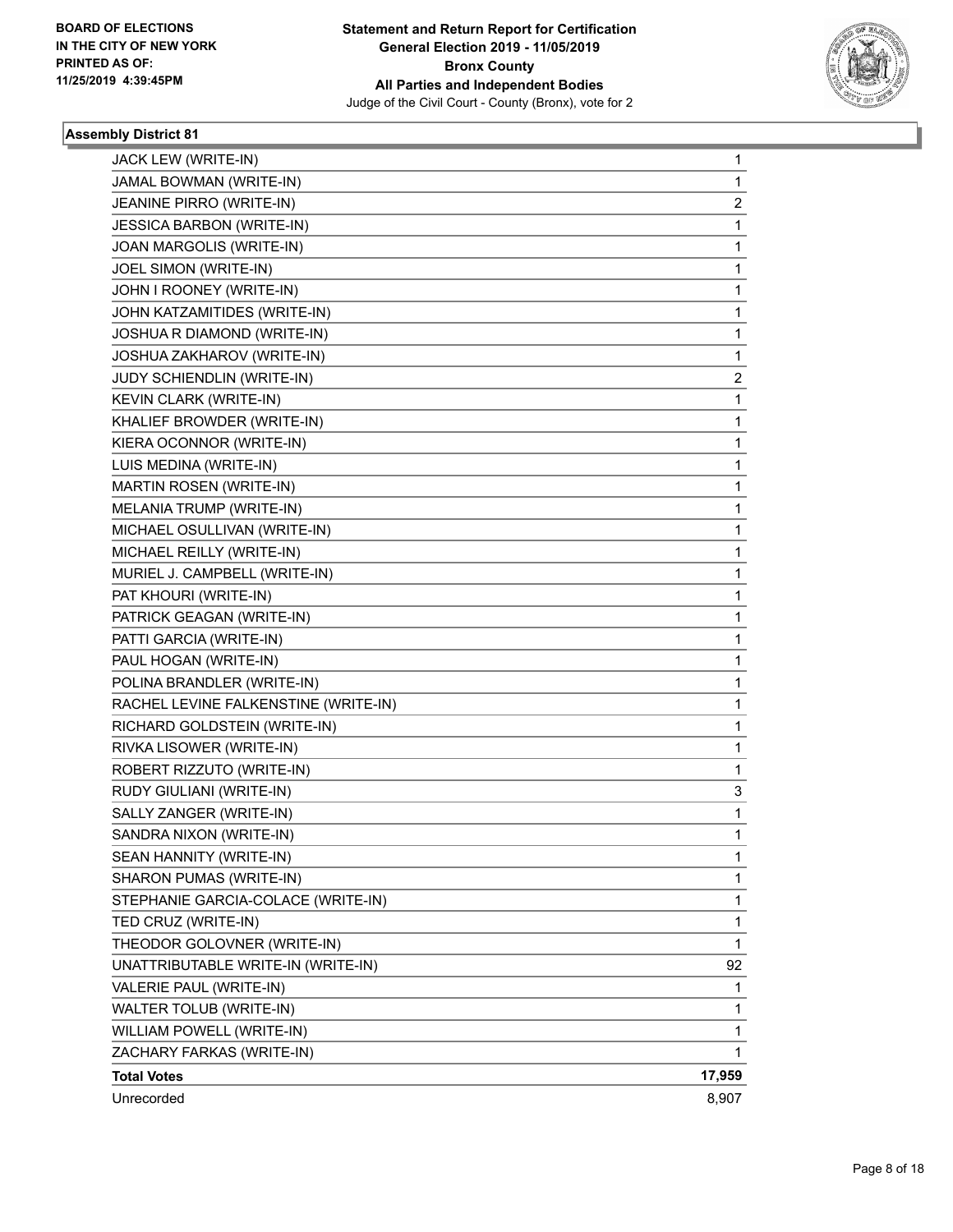

| PUBLIC COUNTER                                           | 13,277 |
|----------------------------------------------------------|--------|
| MANUALLY COUNTED EMERGENCY                               | 0      |
| ABSENTEE / MILITARY                                      | 323    |
| AFFIDAVIT                                                | 93     |
| <b>Total Ballots</b>                                     | 13,693 |
| Less - Inapplicable Federal/Special Presidential Ballots | 0      |
| <b>Total Applicable Ballots</b>                          | 13,693 |
| MATTHEW P. RASO (DEMOCRATIC)                             | 8,289  |
| MICHAEL A. FRISHMAN (DEMOCRATIC)                         | 7,600  |
| ALEX GROSS (WRITE-IN)                                    | 1      |
| ALFREDO KUILAN (WRITE-IN)                                | 1      |
| ANTHONY RUMFP (WRITE-IN)                                 | 1      |
| BARAK H OBAMA (WRITE-IN)                                 | 1      |
| BERNARD GANNON (WRITE-IN)                                | 1      |
| <b>BOBBY FROCHENHEIMER (WRITE-IN)</b>                    | 1      |
| <b>BRIAN ELLIOT (WRITE-IN)</b>                           | 1      |
| BRUCE SCHANBERG (WRITE-IN)                               | 1      |
| CHARLES PERRY (WRITE-IN)                                 | 1      |
| CHRISTOPHER SEDACCA (WRITE-IN)                           | 2      |
| CYNTHIA ISALES (WRITE-IN)                                | 1      |
| DAVID SHIFREN (WRITE-IN)                                 | 1      |
| DONALD J TRUMP (WRITE-IN)                                | 4      |
| DONNA MARIE GLORIA (WRITE-IN)                            | 1      |
| EDWARD DELATORE SR (WRITE-IN)                            | 1      |
| FABIOLA JEAN GILLES (WRITE-IN)                           | 1      |
| HOPE SUNDOWN (WRITE-IN)                                  | 1      |
| JACK MCCARRICK (WRITE-IN)                                | 1      |
| JAMES ONEIL (WRITE-IN)                                   | 1      |
| JAMES VACCA (WRITE-IN)                                   | 1      |
| JESSE MCCORMACK (WRITE-IN)                               | 1      |
| JESUS FONSECA (WRITE-IN)                                 | 1      |
| JOHN C DOYLE (WRITE-IN)                                  | 1      |
| JOHN KUBASKE (WRITE-IN)                                  | 1      |
| JOSE ANTONIO GONZALEZ JR (WRITE-IN)                      | 1      |
| JOSEPH C BORELLI (WRITE-IN)                              | 2      |
| JOSEPH IAROCCI (WRITE-IN)                                | 1      |
| JOYCE A ALAYO (WRITE-IN)                                 | 1      |
| <b>JULIET REYES (WRITE-IN)</b>                           | 1      |
| JUMAANE WILLIAMS (WRITE-IN)                              | 1      |
| KATHLEEN MADIGAN (WRITE-IN)                              | 1      |
| LYNN GULIANO (WRITE-IN)                                  | 1      |
| LYNN PERRY (WRITE-IN)                                    | 1      |
| MARIE MCCARRICK (WRITE-IN)                               | 1      |
| MARK SEEDORF (WRITE-IN)                                  | 1      |
| MELANIA TRUMP (WRITE-IN)                                 | 1      |
| MELANIE FINKEL (WRITE-IN)                                | 1      |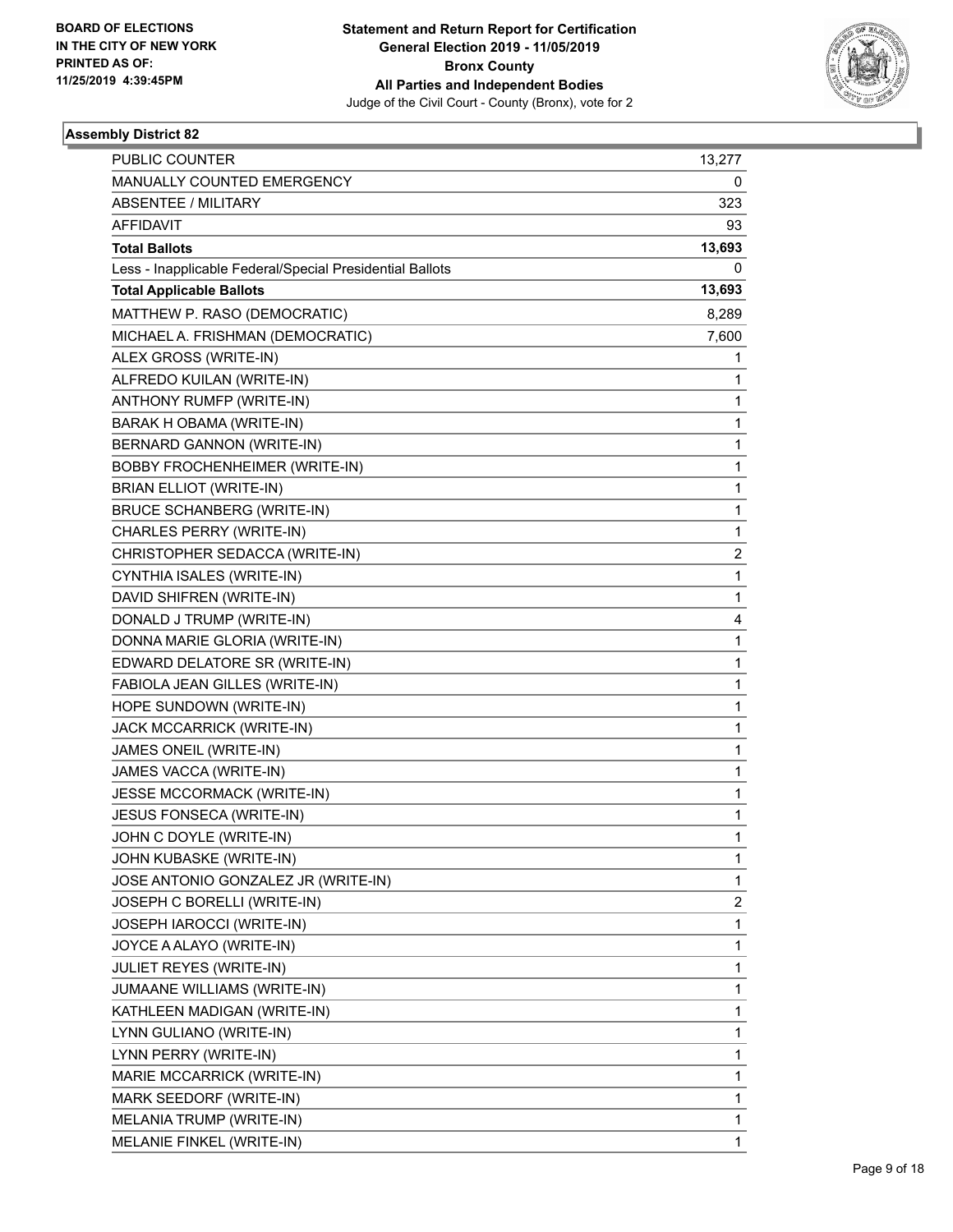

| MICHAEL BENEDETTO (WRITE-IN)       | $\overline{c}$ |
|------------------------------------|----------------|
| MIKE KINLEY (WRITE-IN)             | 1              |
| PAT PAULSON (WRITE-IN)             | $\mathbf{1}$   |
| PAUL NEIRA (WRITE-IN)              | $\mathbf{1}$   |
| PETER SIMONOVIC JR (WRITE-IN)      | 1              |
| PRENTICE COLLAZO (WRITE-IN)        | 1              |
| RICHARD GALLO (WRITE-IN)           | 1              |
| RICHARD MARRANO (WRITE-IN)         | 1              |
| RICHARD SOTO (WRITE-IN)            | $\mathbf 1$    |
| RON PAUL (WRITE-IN)                | 1              |
| ROSE VELTER (WRITE-IN)             | $\mathbf 1$    |
| RUDY GIULIANI (WRITE-IN)           | 3              |
| SHEILA FINERMAN (WRITE-IN)         | 1              |
| STELLA MARLIS (WRITE-IN)           | $\mathbf 1$    |
| STEPHEN B KAUFMAN (WRITE-IN)       | 1              |
| STEVE GALLO (WRITE-IN)             | $\mathbf 1$    |
| THOMAS LAVIN (WRITE-IN)            | 1              |
| TIFFANY TRUMP (WRITE-IN)           | $\mathbf{1}$   |
| UNATTRIBUTABLE WRITE-IN (WRITE-IN) | 67             |
| WALI ULLAH (WRITE-IN)              | 1              |
| WILLIAM ORIELLY (WRITE-IN)         | $\mathbf{1}$   |
| <b>Total Votes</b>                 | 16,021         |
| Unrecorded                         | 11,365         |
|                                    |                |

| 9,715  |
|--------|
| 0      |
| 322    |
| 101    |
| 10,138 |
| 0      |
| 10,138 |
| 7,090  |
| 6,735  |
|        |
|        |
| 1      |
| 1      |
| 1      |
| 17     |
| 13,847 |
| 6,429  |
|        |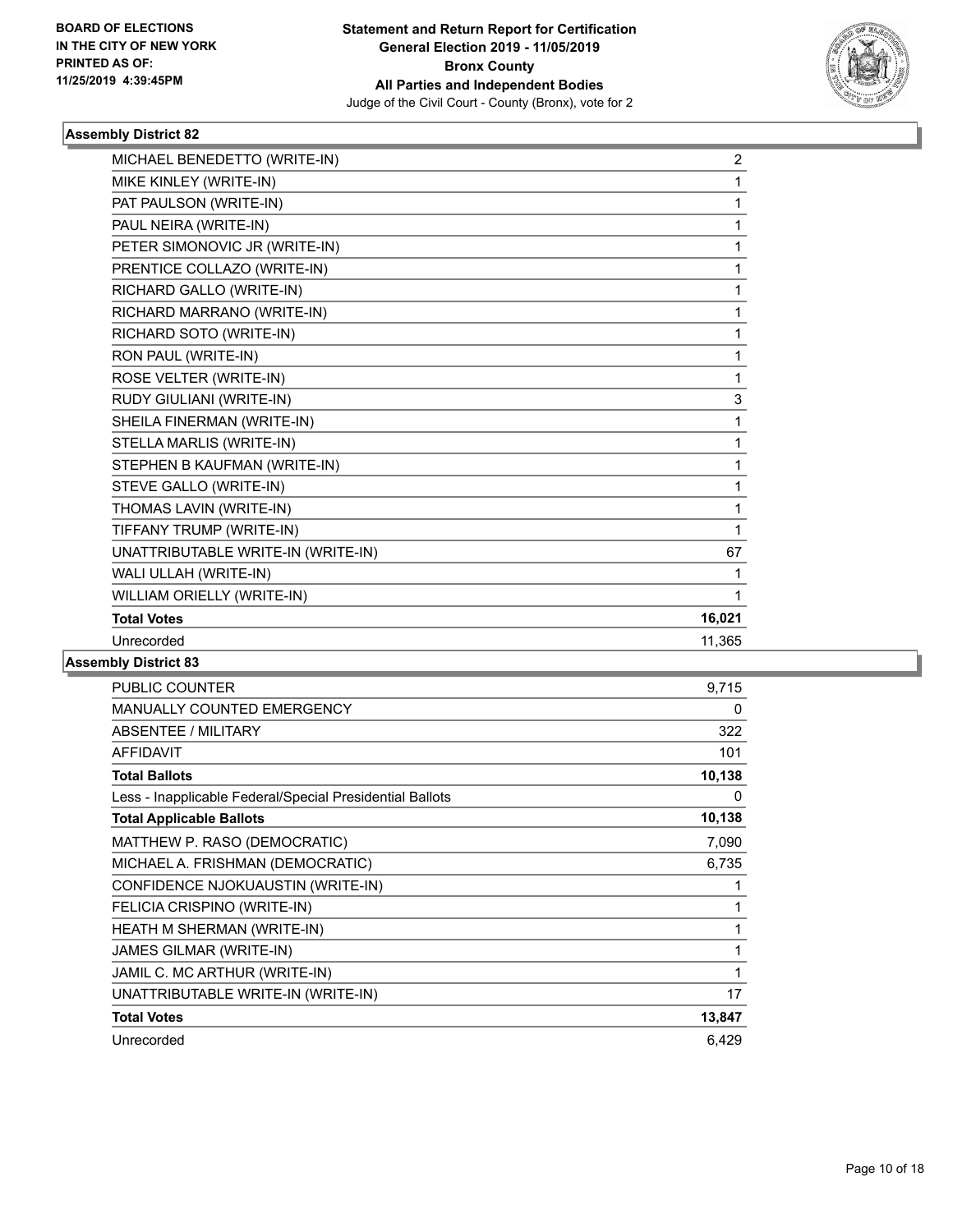

| <b>PUBLIC COUNTER</b>                                    | 6,783          |
|----------------------------------------------------------|----------------|
| MANUALLY COUNTED EMERGENCY                               | 0              |
| <b>ABSENTEE / MILITARY</b>                               | 119            |
| AFFIDAVIT                                                | 98             |
| <b>Total Ballots</b>                                     | 7,000          |
| Less - Inapplicable Federal/Special Presidential Ballots | 0              |
| <b>Total Applicable Ballots</b>                          | 7,000          |
| MATTHEW P. RASO (DEMOCRATIC)                             | 4,644          |
| MICHAEL A. FRISHMAN (DEMOCRATIC)                         | 4,088          |
| ALTON MADDOX (WRITE-IN)                                  | 1              |
| AMY STARECHESKI (WRITE-IN)                               | 1              |
| ANGEL VEGA (WRITE-IN)                                    | 1              |
| <b>CORRINE KOHUT (WRITE-IN)</b>                          | $\overline{2}$ |
| FERNANDO ARES (WRITE-IN)                                 | 1              |
| <b>IVY ANDINO (WRITE-IN)</b>                             | 1              |
| JOANA MARSHALL (WRITE-IN)                                | 1              |
| MELISSA BARKER (WRITE-IN)                                | 1              |
| MELISSA MARK VIVERITO (WRITE-IN)                         | 1              |
| MIKE BLOOMBERG (WRITE-IN)                                | 1              |
| NILKA MARTELL (WRITE-IN)                                 | 1              |
| RACHEL AUGUSTE (WRITE-IN)                                | 1              |
| SHERRI FLUDD (WRITE-IN)                                  | 1              |
| SOPHIE WHITE (WRITE-IN)                                  | 2              |
| TIFFANY CABAN (WRITE-IN)                                 | 1              |
| UNATTRIBUTABLE WRITE-IN (WRITE-IN)                       | 43             |
| WILFRED FLECHA (WRITE-IN)                                | $\overline{2}$ |
| <b>Total Votes</b>                                       | 8,794          |
| Unrecorded                                               | 5,206          |
| nhlv Dietri <i>r</i> t 85                                |                |

| <b>PUBLIC COUNTER</b>                                    | 6,820 |
|----------------------------------------------------------|-------|
| <b>MANUALLY COUNTED EMERGENCY</b>                        | 0     |
| ABSENTEE / MILITARY                                      | 137   |
| <b>AFFIDAVIT</b>                                         | 57    |
| <b>Total Ballots</b>                                     | 7,014 |
| Less - Inapplicable Federal/Special Presidential Ballots | 0     |
| <b>Total Applicable Ballots</b>                          | 7,014 |
| MATTHEW P. RASO (DEMOCRATIC)                             | 4,448 |
| MICHAEL A. FRISHMAN (DEMOCRATIC)                         | 4,018 |
| <b>ISAAC MOORE (WRITE-IN)</b>                            | 1     |
| PAUL STEWART (WRITE-IN)                                  | 1     |
| UNATTRIBUTABLE WRITE-IN (WRITE-IN)                       | 19    |
| <b>Total Votes</b>                                       | 8,487 |
| Unrecorded                                               | 5,541 |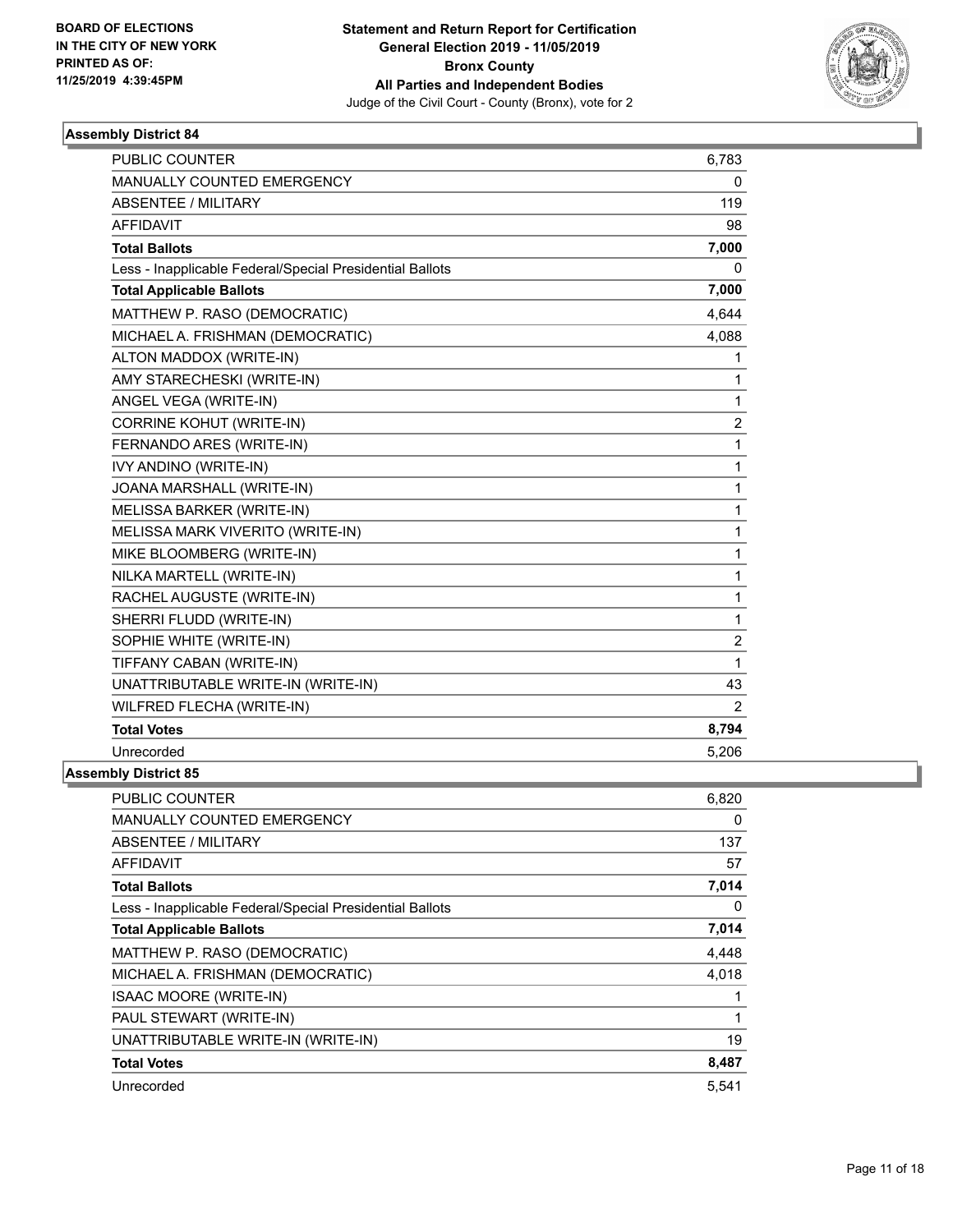

| PUBLIC COUNTER                                           | 4,959 |
|----------------------------------------------------------|-------|
| <b>MANUALLY COUNTED EMERGENCY</b>                        | 0     |
| ABSENTEE / MILITARY                                      | 109   |
| <b>AFFIDAVIT</b>                                         | 67    |
| <b>Total Ballots</b>                                     | 5,135 |
| Less - Inapplicable Federal/Special Presidential Ballots | 0     |
| <b>Total Applicable Ballots</b>                          | 5,135 |
| MATTHEW P. RASO (DEMOCRATIC)                             | 3,437 |
| MICHAEL A. FRISHMAN (DEMOCRATIC)                         | 3,054 |
| DARRYL RODNEY (WRITE-IN)                                 | 1     |
| DENIS LOOF (WRITE-IN)                                    | 1     |
| JAMES O'DONNELL (WRITE-IN)                               | 1     |
| LEE MERRITT (WRITE-IN)                                   | 1     |
| STEVEN E DAVIS (WRITE-IN)                                | 1     |
| UNATTRIBUTABLE WRITE-IN (WRITE-IN)                       | 15    |
| <b>Total Votes</b>                                       | 6,511 |
| Unrecorded                                               | 3,759 |

| <b>PUBLIC COUNTER</b>                                    | 8,028  |
|----------------------------------------------------------|--------|
| <b>MANUALLY COUNTED EMERGENCY</b>                        | 0      |
| <b>ABSENTEE / MILITARY</b>                               | 148    |
| <b>AFFIDAVIT</b>                                         | 119    |
| <b>Total Ballots</b>                                     | 8,295  |
| Less - Inapplicable Federal/Special Presidential Ballots | 0      |
| <b>Total Applicable Ballots</b>                          | 8,295  |
| MATTHEW P. RASO (DEMOCRATIC)                             | 5,426  |
| MICHAEL A. FRISHMAN (DEMOCRATIC)                         | 4,964  |
| ANDRE COLEMAN (WRITE-IN)                                 | 1      |
| ANGELA LAQUER (WRITE-IN)                                 | 1      |
| BARACK H OBAMA (WRITE-IN)                                | 1      |
| BERNADETTE FERRARA (WRITE-IN)                            | 1      |
| DEFONSO COLON (WRITE-IN)                                 | 1      |
| ELLIOT QUINONES (WRITE-IN)                               | 1      |
| TARIQ ST PATRICK (WRITE-IN)                              | 1      |
| UNATTRIBUTABLE WRITE-IN (WRITE-IN)                       | 27     |
| VADIRAH GONZALEZ TAYLOR (WRITE-IN)                       | 1      |
| <b>Total Votes</b>                                       | 10,425 |
| Unrecorded                                               | 6,165  |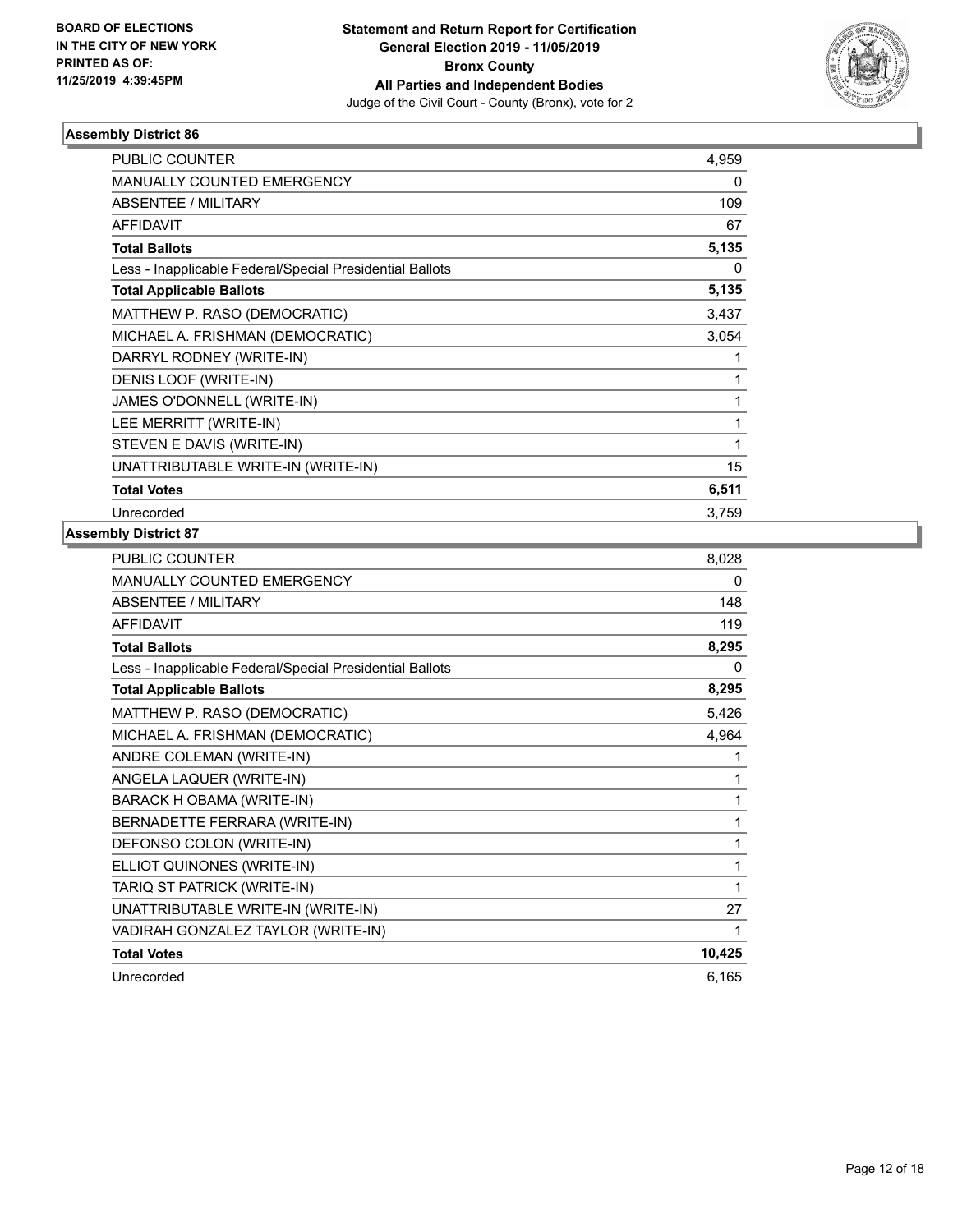

| PUBLIC COUNTER                                           | 93,630 |
|----------------------------------------------------------|--------|
| MANUALLY COUNTED EMERGENCY                               | 1      |
| <b>ABSENTEE / MILITARY</b>                               | 2,764  |
| AFFIDAVIT                                                | 1,050  |
| <b>Total Ballots</b>                                     | 97,445 |
| Less - Inapplicable Federal/Special Presidential Ballots | 0      |
| <b>Total Applicable Ballots</b>                          | 97,445 |
| MATTHEW P. RASO (DEMOCRATIC)                             | 63,484 |
| MICHAEL A. FRISHMAN (DEMOCRATIC)                         | 58,520 |
| ABE DURRAN (WRITE-IN)                                    | 1      |
| ADELSON DOS SANTOS (WRITE-IN)                            | 1      |
| AGYEI DUGGAN (WRITE-IN)                                  | 1      |
| ALBERT KALAYDJIAN (WRITE-IN)                             | 1      |
| ALBERT LEVI (WRITE-IN)                                   | 1      |
| ALEX GROSS (WRITE-IN)                                    | 1      |
| ALEXANDRA RACHIELE (WRITE-IN)                            | 1      |
| ALFREDO KUILAN (WRITE-IN)                                | 1      |
| ALTON MADDOX (WRITE-IN)                                  | 1      |
| AMY STARECHESKI (WRITE-IN)                               | 1      |
| ANDRE COLEMAN (WRITE-IN)                                 | 1      |
| ANDREW COHEN (WRITE-IN)                                  | 1      |
| ANDREW NAPOLITANO (WRITE-IN)                             | 1      |
| ANGEL VEGA (WRITE-IN)                                    | 1      |
| ANGELA LAQUER (WRITE-IN)                                 | 1      |
| ANTHONY RUMFP (WRITE-IN)                                 | 1      |
| ARTHUR L MONHEIT (WRITE-IN)                              | 1      |
| ARTHUR ROJAS (WRITE-IN)                                  | 1      |
| ASHLEE CRAWFORD (WRITE-IN)                               | 1      |
| AYDE RAYUS GRIBBEN (WRITE-IN)                            | 1      |
| AYN RAND (WRITE-IN)                                      | 1      |
| BARACK H OBAMA (WRITE-IN)                                | 2      |
| BARAK H OBAMA (WRITE-IN)                                 | 1      |
| BARBARA DIFIORE (WRITE-IN)                               | 1      |
| BARRY WEINER (WRITE-IN)                                  | 1      |
| BENJAMIN LAMBRIGHT (WRITE-IN)                            | 1      |
| BERNADETTE FERRARA (WRITE-IN)                            | 1      |
| BERNADETTE RACHIELE (WRITE-IN)                           | 1      |
| BERNARD GANNON (WRITE-IN)                                | 1      |
| BETTE W SMITH (WRITE-IN)                                 | 1      |
| <b>BO DITEL (WRITE-IN)</b>                               | 1      |
| <b>BOBBY FROCHENHEIMER (WRITE-IN)</b>                    | 1      |
| BRETT KAVANAUGH (WRITE-IN)                               | 1      |
| BRETT R HUPART (WRITE-IN)                                | 1      |
| BRIAN ELLIOT (WRITE-IN)                                  | 1      |
| BRUCE SCHANBERG (WRITE-IN)                               | 1      |
| CARLOS VELASQUEZ (WRITE-IN)                              | 1      |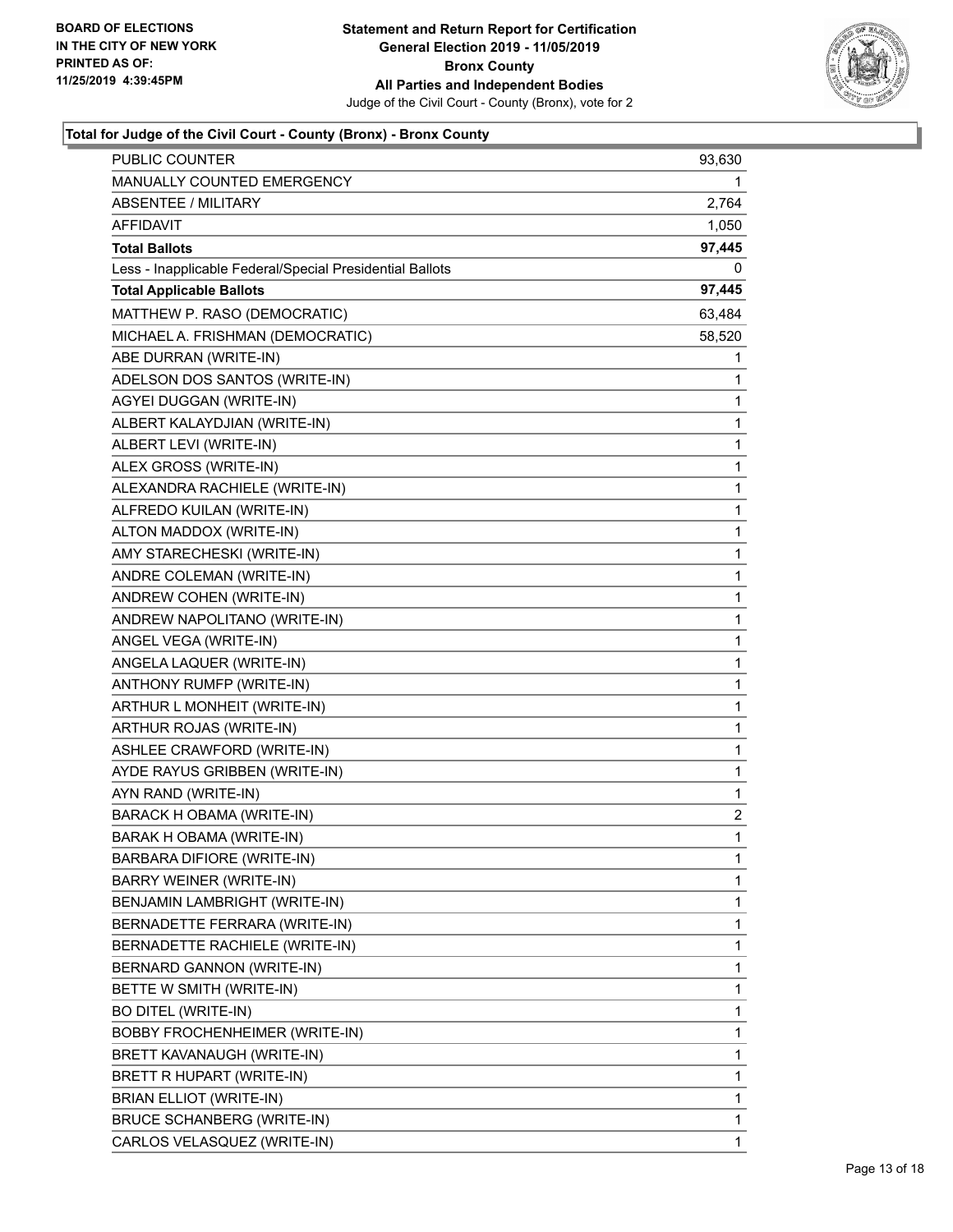

| CAROL LENNON (WRITE-IN)           | $\mathbf{1}$   |
|-----------------------------------|----------------|
| CHARLES PERRY (WRITE-IN)          | 1              |
| CHRIS CUOMO (WRITE-IN)            | 1              |
| CHRIS SALCEDO (WRITE-IN)          | 1              |
| CHRIS SLATTERY (WRITE-IN)         | 1              |
| CHRISTIAN SANDOVAL (WRITE-IN)     | 1              |
| CHRISTINE L BLANCH (WRITE-IN)     | 1              |
| CHRISTOPHER RHENNER (WRITE-IN)    | 1              |
| CHRISTOPHER SEDACCA (WRITE-IN)    | $\overline{a}$ |
| CHRISTOPHER SOSIEWICZ (WRITE-IN)  | $\overline{a}$ |
| CONFIDENCE NJOKUAUSTIN (WRITE-IN) | 1              |
| CONOR BRADY (WRITE-IN)            | 1              |
| CORRINE KOHUT (WRITE-IN)          | $\overline{a}$ |
| CYNTHIA ISALES (WRITE-IN)         | 1              |
| DALIA WOLFSON (WRITE-IN)          | 1              |
| DAN BONGENO (WRITE-IN)            | 1              |
| DANIEL PASCAL (WRITE-IN)          | 1              |
| DARRYL RODNEY (WRITE-IN)          | 1              |
| DAVID GRIBBEN (WRITE-IN)          | 1              |
| DAVID KAPLAN (WRITE-IN)           | 1              |
| DAVID SHAPIRO (WRITE-IN)          | 1              |
| DAVID SHIFREN (WRITE-IN)          | 1              |
| DAVINA FIGEROUX (WRITE-IN)        | 1              |
| DAVINA FIGUEROA (WRITE-IN)        | 1              |
| DEBRA MUNITZ (WRITE-IN)           | 1              |
| DEFONSO COLON (WRITE-IN)          | 1              |
| DEMOSTHEOS LORENTZOS (WRITE-IN)   | 1              |
| DENIS LOOF (WRITE-IN)             | 1              |
| DENIS MCCARTHY (WRITE-IN)         | 1              |
| DENNIS BOYLE (WRITE-IN)           | 1              |
| DENNIS LAWSON (WRITE-IN)          | 1              |
| DEVIN BALKIND (WRITE-IN)          | $\overline{2}$ |
| DEVIN MILLBOWER (WRITE-IN)        | 1              |
| DEVON CARRERO (WRITE-IN)          | 1              |
| DIO PENA (WRITE-IN)               | 1              |
| DONALD J TRUMP (WRITE-IN)         | 9              |
| DONALD TRUMP JR (WRITE-IN)        | $\overline{2}$ |
| DONNA MARIE GLORIA (WRITE-IN)     | 1              |
| DURRELL BOAHEN (WRITE-IN)         | 1              |
| EDWARD DELATORE SR (WRITE-IN)     | 1              |
| EDWARD JOHNSON (WRITE-IN)         | 1              |
| EFRAIN ALVARADO (WRITE-IN)        | 1              |
| ELLIOT QUINONES (WRITE-IN)        | 1              |
| EMILA GLUCK (WRITE-IN)            | 1              |
| ERIC PILLADO (WRITE-IN)           | 1              |
| EUGENE DEBS (WRITE-IN)            | 1              |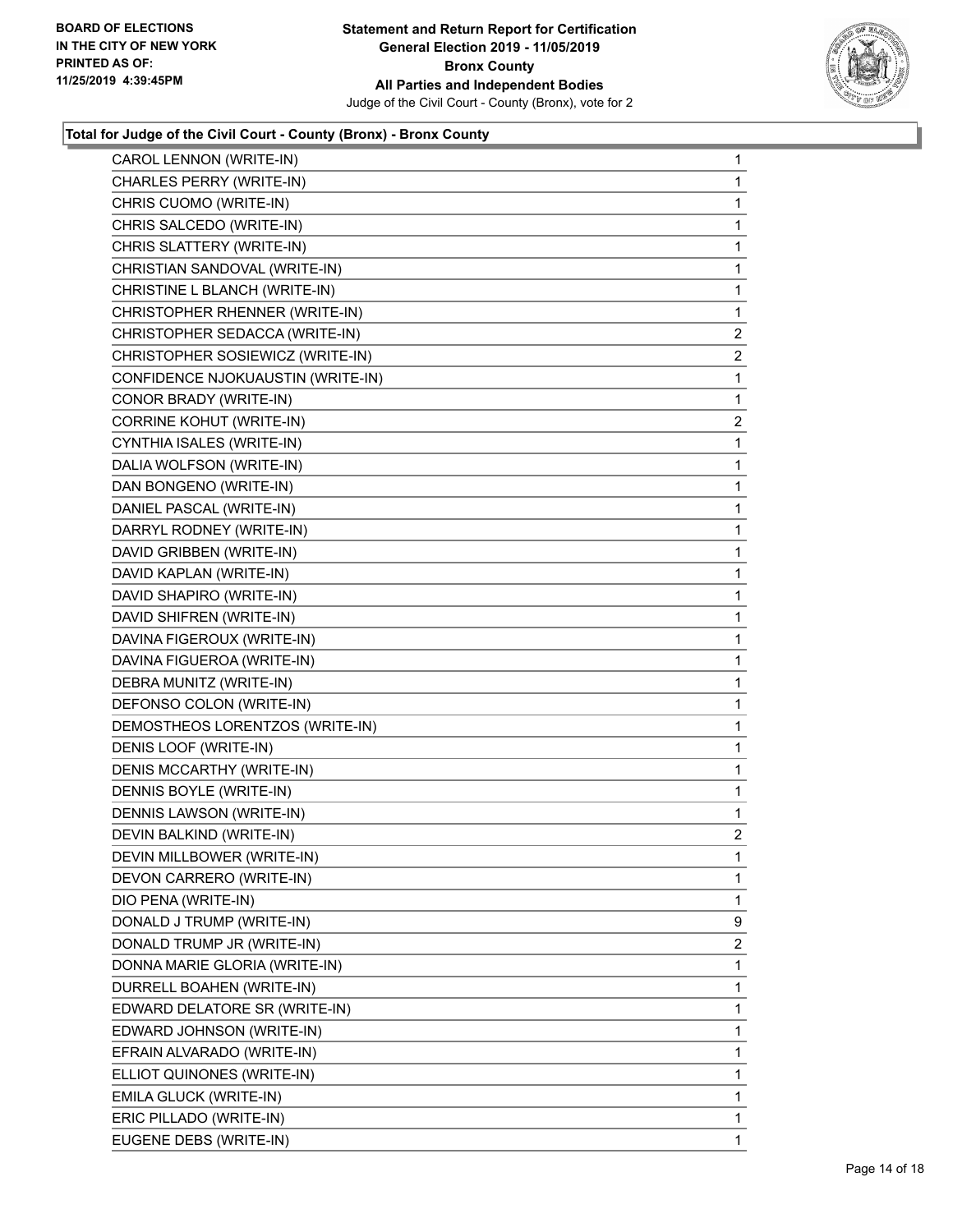

| FABIOLA JEAN GILLES (WRITE-IN)   | $\mathbf{1}$ |
|----------------------------------|--------------|
| FELICIA CRISPINO (WRITE-IN)      | 1            |
| FELIX LAM (WRITE-IN)             | 1            |
| FERNANDO ARES (WRITE-IN)         | 1            |
| FRANCES WANG (WRITE-IN)          | 1            |
| FRANCIS JAMES (WRITE-IN)         | 1            |
| <b>GAIL WATSON (WRITE-IN)</b>    | 1            |
| GARRETT LISA (WRITE-IN)          | 1            |
| <b>GEORGE W BUSH (WRITE-IN)</b>  | 1            |
| GINO GUADAGENO (WRITE-IN)        | 1            |
| <b>GLORIA INDIK (WRITE-IN)</b>   | 1            |
| HALINA SOSIEWICZ (WRITE-IN)      | 2            |
| HARVEY RIVERA (WRITE-IN)         | 1            |
| HEATH M SHERMAN (WRITE-IN)       | 1            |
| HOPE SUNDOWN (WRITE-IN)          | 1            |
| HOWIE HAWKINS (WRITE-IN)         | 1            |
| ISAAC AMBROSE MOORE (WRITE-IN)   | 1            |
| <b>ISAAC MOORE (WRITE-IN)</b>    | 1            |
| ISHA TAYLOR (WRITE-IN)           | 1            |
| IVAN RODRIGUEZ (WRITE-IN)        | 1            |
| IVY ANDINO (WRITE-IN)            | 1            |
| JACK LEW (WRITE-IN)              | 1            |
| JACK MCCARRICK (WRITE-IN)        | 1            |
| JACQUELINE DICICCO (WRITE-IN)    | 1            |
| JAMAL BOWMAN (WRITE-IN)          | 1            |
| JAMES GILMAR (WRITE-IN)          | 1            |
| JAMES GISANDI (WRITE-IN)         | 1            |
| JAMES O'DONNELL (WRITE-IN)       | 1            |
| JAMES ONEIL (WRITE-IN)           | 1            |
| JAMES VACCA (WRITE-IN)           | 1            |
| JAMIL C. MC ARTHUR (WRITE-IN)    | 1            |
| JEANINE PIRRO (WRITE-IN)         | 6            |
| JESSE MCCORMACK (WRITE-IN)       | 1            |
| <b>JESSICA BARBON (WRITE-IN)</b> | 1            |
| JESUS FLORES (WRITE-IN)          | 1            |
| <b>JESUS FONSECA (WRITE-IN)</b>  | 1            |
| JESUS JONES (WRITE-IN)           | 1            |
| JOAN MARGOLIS (WRITE-IN)         | 1            |
| JOANA MARSHALL (WRITE-IN)        | 1            |
| JOEL SIMON (WRITE-IN)            | 1            |
| JOHN C DOYLE (WRITE-IN)          | 1            |
| JOHN EHRMANN (WRITE-IN)          | 1            |
| JOHN GRISHAM (WRITE-IN)          | 1            |
| JOHN I ROONEY (WRITE-IN)         | 1            |
| JOHN KATZAMITIDES (WRITE-IN)     | 1            |
| JOHN KUBASKE (WRITE-IN)          | 1.           |
|                                  |              |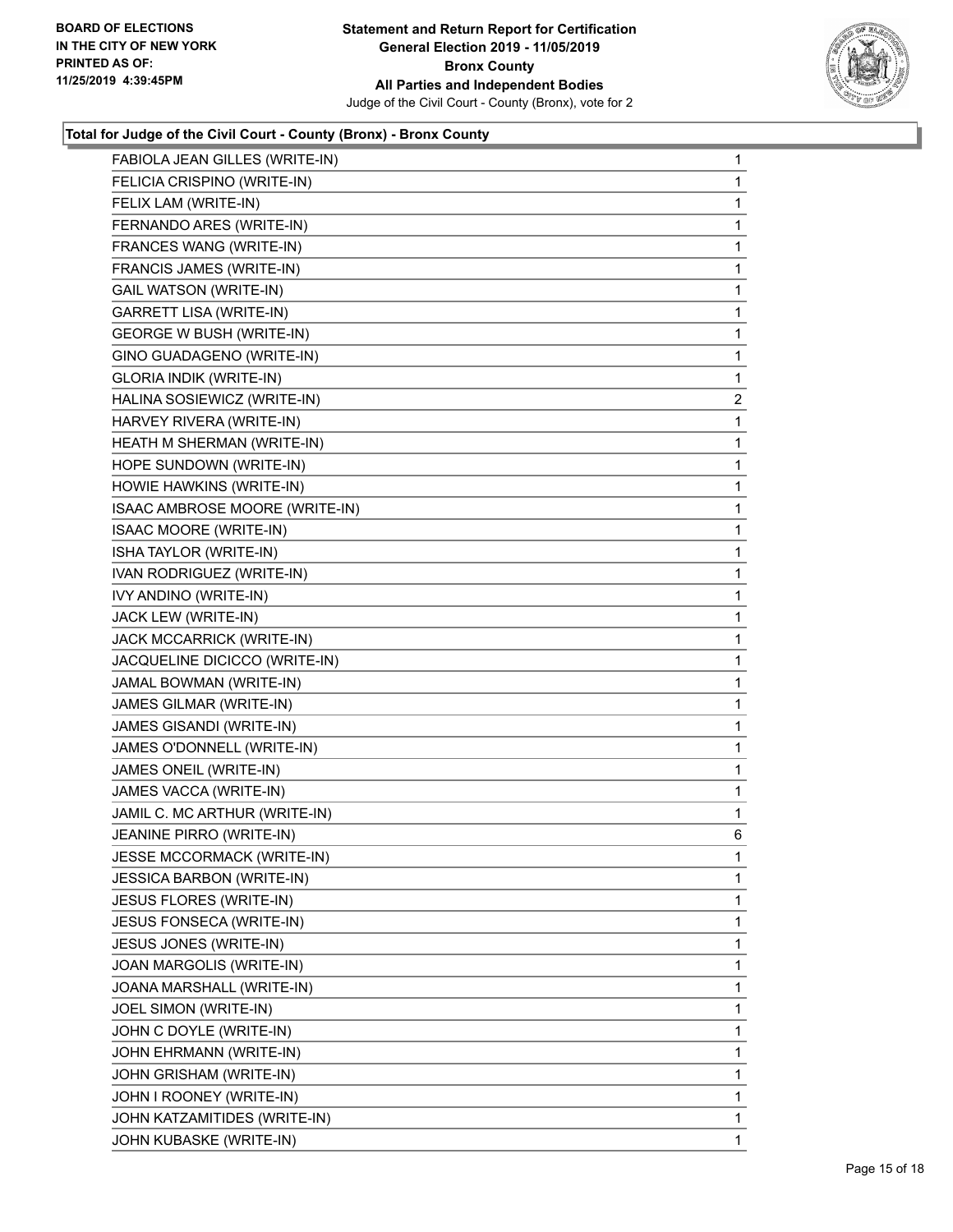

| JOHN R HIGGITT (WRITE-IN)           | $\overline{a}$ |
|-------------------------------------|----------------|
| JONATHAN RODRIGUEZ (WRITE-IN)       | 1              |
| JOSE ANTONIO GONZALEZ JR (WRITE-IN) | 1              |
| JOSEPH C BORELLI (WRITE-IN)         | 4              |
| JOSEPH IAROCCI (WRITE-IN)           | 1              |
| JOSEPH MURRAY (WRITE-IN)            | 1              |
| JOSHUA R DIAMOND (WRITE-IN)         | 1              |
| JOSHUA ZAKHAROV (WRITE-IN)          | 1              |
| JOY FERNANDEZ (WRITE-IN)            | 1              |
| JOYCE A ALAYO (WRITE-IN)            | 1              |
| JUDY SCHIENDLIN (WRITE-IN)          | 3              |
| JULIE HERNANDEZ (WRITE-IN)          | 1              |
| JULIET REYES (WRITE-IN)             | 1              |
| JULIO RODRIGUEZ (WRITE-IN)          | 1              |
| JUMAANE WILLIAMS (WRITE-IN)         | 1              |
| JUNIOR MUNOZ (WRITE-IN)             | 1              |
| KAREN BEST (WRITE-IN)               | 1              |
| KATHLEEN MADIGAN (WRITE-IN)         | 1              |
| KEVIN CLARK (WRITE-IN)              | 1              |
| KHALIEF BROWDER (WRITE-IN)          | 1              |
| KIERA OCONNOR (WRITE-IN)            | 1              |
| LEE MERRITT (WRITE-IN)              | 1              |
| LISA MICHAEL (WRITE-IN)             | 1              |
| LUIS MEDINA (WRITE-IN)              | 1              |
| LYNN GULIANO (WRITE-IN)             | 1              |
| LYNN PERRY (WRITE-IN)               | 1              |
| MANUEL MARTINEZ (WRITE-IN)          | 1              |
| MARELLO FIGUEROA (WRITE-IN)         | 1              |
| MARIE MCCARRICK (WRITE-IN)          | 1              |
| MARK DESKOVICH (WRITE-IN)           | 1              |
| MARK FRASIER (WRITE-IN)             | 1              |
| MARK SEEDORF (WRITE-IN)             | 1              |
| MARTIN POPAVICH (WRITE-IN)          | 1              |
| MARTIN ROSEN (WRITE-IN)             | 1              |
| MELANIA TRUMP (WRITE-IN)            | $\overline{2}$ |
| MELANIE FINKEL (WRITE-IN)           | 1              |
| MELISSA BARKER (WRITE-IN)           | 1              |
| MELISSA MARK VIVERITO (WRITE-IN)    | 1              |
| MICHAEL BENEDETTO (WRITE-IN)        | 2              |
| MICHAEL OSULLIVAN (WRITE-IN)        | 1              |
| MICHAEL REILLY (WRITE-IN)           | 1              |
| MIKE BLOOMBERG (WRITE-IN)           | 1              |
| MIKE FRANCESA (WRITE-IN)            | 1              |
| MIKE KINLEY (WRITE-IN)              | 1              |
| MURIEL J. CAMPBELL (WRITE-IN)       | 1              |
| NICHOLAS PALOS (WRITE-IN)           | 1              |
|                                     |                |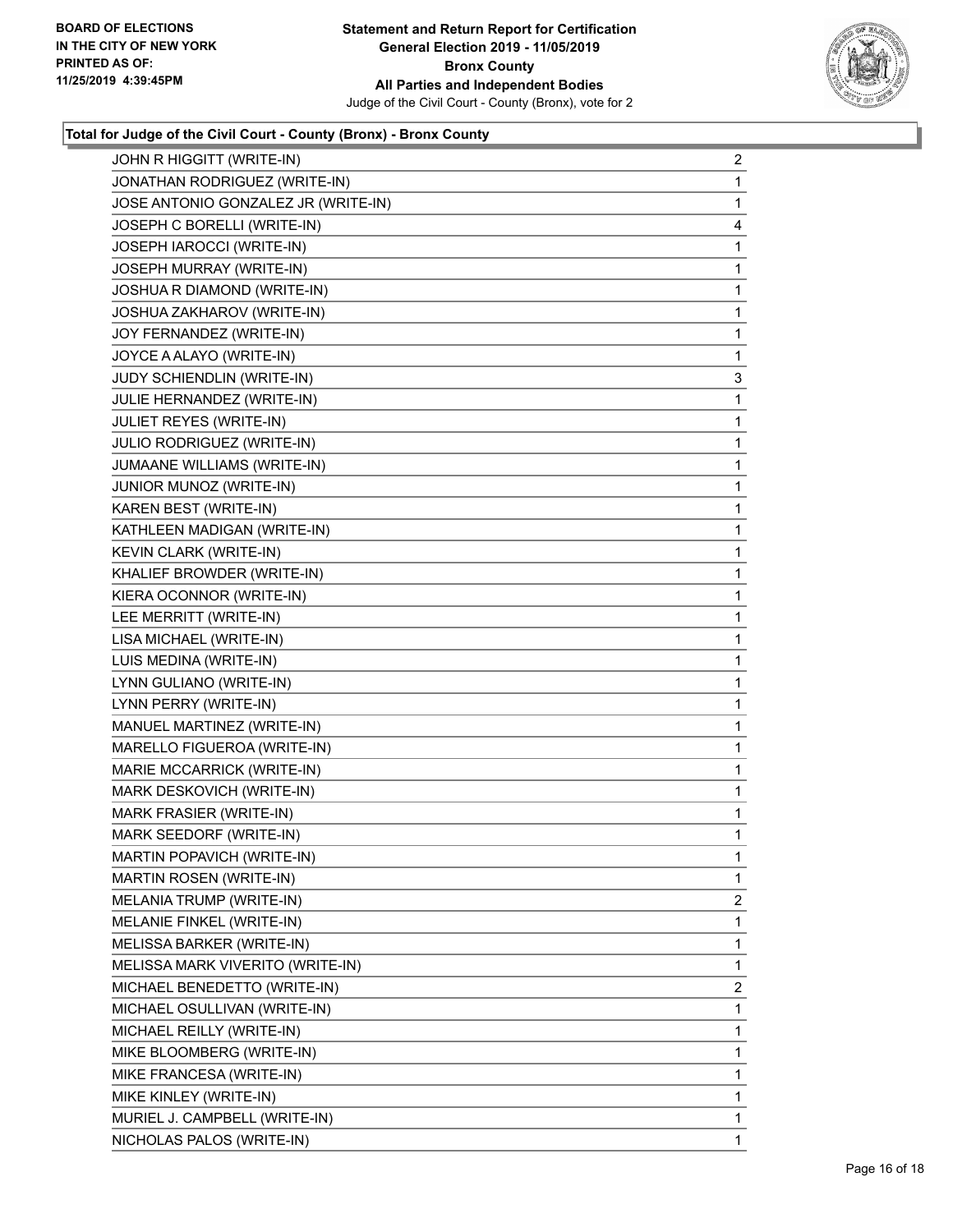

| NILKA MARTELL (WRITE-IN)             | 1              |
|--------------------------------------|----------------|
| OTILIO ROBLES (WRITE-IN)             | 1              |
| PANAGIOTIS ANTES (WRITE-IN)          | 1              |
| PAT KHOURI (WRITE-IN)                | 1              |
| PAT PAULSON (WRITE-IN)               | 1              |
| PATRICK GEAGAN (WRITE-IN)            | 1              |
| PATRICK METELLUS (WRITE-IN)          | 1              |
| PATTI GARCIA (WRITE-IN)              | 1              |
| PAUL HOGAN (WRITE-IN)                | 1              |
| PAUL KALAYDJIAN (WRITE-IN)           | 1              |
| PAUL NEIRA (WRITE-IN)                | 1              |
| PAUL STEWART (WRITE-IN)              | 1              |
| PETER SIMONOVIC JR (WRITE-IN)        | 1              |
| PHILIP FOGLIA (WRITE-IN)             | 1              |
| PHILIP TORNADO (WRITE-IN)            | 1              |
| POLINA BRANDLER (WRITE-IN)           | 1              |
| PRENTICE COLLAZO (WRITE-IN)          | 1              |
| RACHEL AUGUSTE (WRITE-IN)            | 1              |
| RACHEL LEVINE FALKENSTINE (WRITE-IN) | 1              |
| RICHARD GALLO (WRITE-IN)             | 1              |
| RICHARD GOLDSTEIN (WRITE-IN)         | 1              |
| RICHARD MARRANO (WRITE-IN)           | 1              |
| RICHARD SOTO (WRITE-IN)              | 1              |
| RIVKA LISOWER (WRITE-IN)             | 1              |
| ROBERT NEIL FRIEDMAN (WRITE-IN)      | 1              |
| ROBERT RIZZUTO (WRITE-IN)            | 1              |
| RON PAUL (WRITE-IN)                  | $\overline{c}$ |
| ROSALIE LESLIE (WRITE-IN)            | 1              |
| ROSE VELTER (WRITE-IN)               | 1              |
| <b>RUBEN BERRIOS (WRITE-IN)</b>      | 1              |
| RUBEN DIAZ SR (WRITE-IN)             | 1              |
| RUDY GIULIANI (WRITE-IN)             | 8              |
| SALLIE YOUNG (WRITE-IN)              | 2              |
| SALLY ZANGER (WRITE-IN)              | 1              |
| SANDRA NIXON (WRITE-IN)              | 1              |
| SEAN HANNITY (WRITE-IN)              | 1              |
| SEBASTIAN BRITO (WRITE-IN)           | 1              |
| SHARON PUMAS (WRITE-IN)              | 1              |
| SHEILA FINERMAN (WRITE-IN)           | 1              |
| SHERRI FLUDD (WRITE-IN)              | 1              |
| SHERWIN GARCIA (WRITE-IN)            | 1              |
| SOPHIE WHITE (WRITE-IN)              | $\overline{2}$ |
| STELLA MARLIS (WRITE-IN)             | 1              |
| STEPHANIE GARCIA-COLACE (WRITE-IN)   | 1              |
| STEPHEN B KAUFMAN (WRITE-IN)         | 1              |
| STEVE GALLO (WRITE-IN)               | 1              |
|                                      |                |